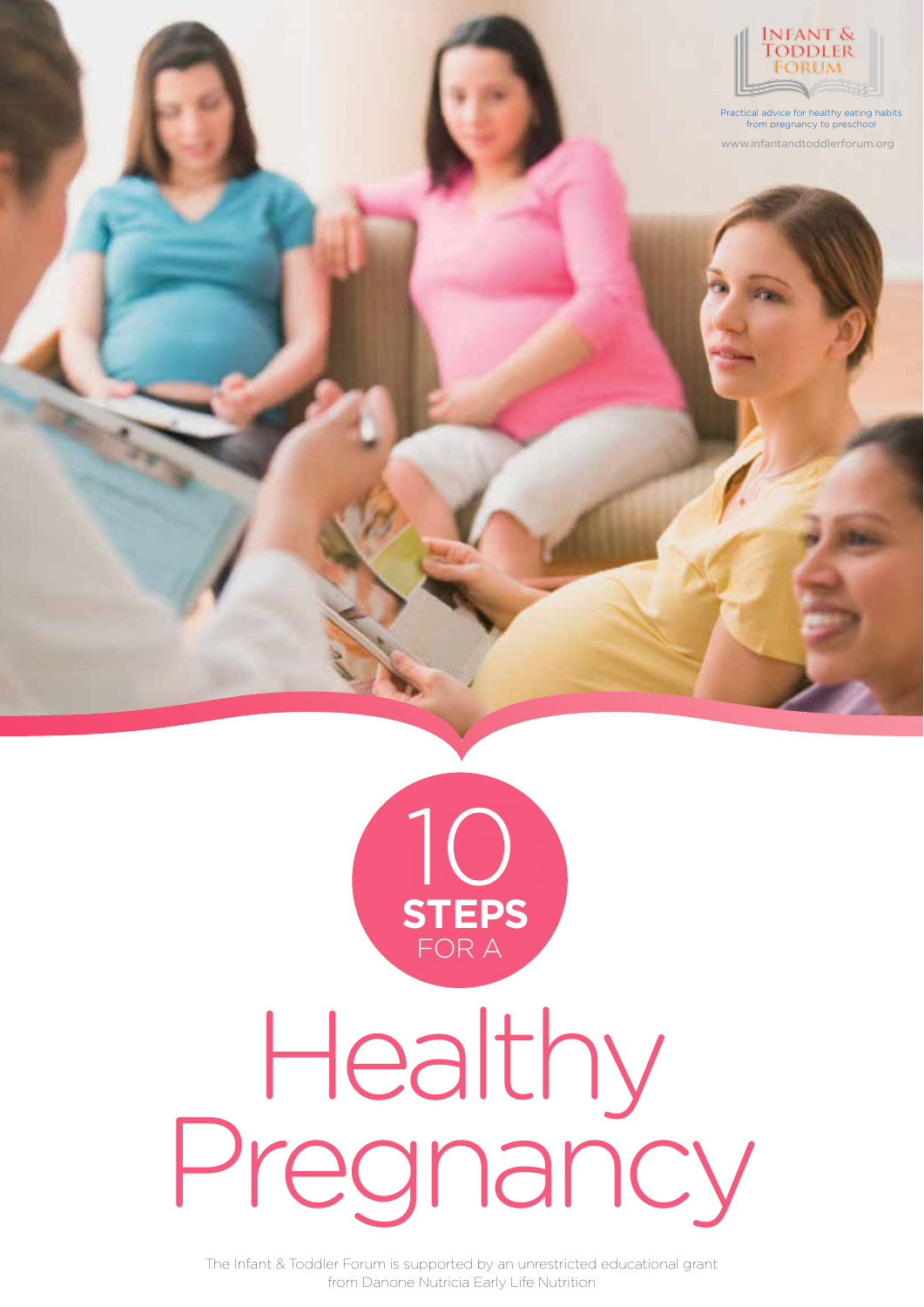## 10 Steps for a Healthy Pregnanc - a rationale

It is now well accepted that what happens during the very early years of life, and even before birth, influences the later health of the child. For that reason, preconception and pregnancy present a critical 'window of opportunity' to improve the health of the next generation.

During pregnancy the maternal diet must provide sufficient nutrients to meet the mother's usual requirements as well as those of the growing fetus, but in everyday life it can be difficult for women to focus on their own eating habits. Often they may be very busy working or looking after their family and might not have spare time to take good care of themselves.

For around half of the UK adult population, diets are too high in saturated fats and sugar. For some it is also low in essential micronutrients such as iron, folate and iodine. Modern lifestyles tend to involve less physical exercise and exposure to sunshine than in the past. This contributes to obesity and vitamin D deficiency.

Women are more likely to adopt healthier behaviours if they receive advice from health or childcare professionals, particularly before conception. It is for these reasons that better nutrition guidance in preconception and pregnancy should be considered a public health priority.

All health and childcare professionals who come into contact with women at different stages of motherhood share a key role in advising women who may be pregnant or planning a pregnancy. In order to embrace this role they need to have clear and practical guidance.

As an independent expert group who work together on child nutrition issues, we set out to review the existing evidence to define what constitutes healthy eating and lifestyle in pregnancy. We then created the 'Ten Steps for a Healthy Pregnancy' – a summary of the evidence-base in the format of ten simple steps.

We thank many health and childcare professional bodies and expert medical reviewers who have helped in the development of this document and we will continue working with partners to ensure the widest dissemination to families.

ATUL SINGHAL Chairman of the Infant & Toddler Forum

### **How to use the Ten Steps for a Healthy Pregnancy**

The Ten Steps will help equip health and regardless of their current lifestyle, by providing practical steps that all women can take. Following these ten steps will help women to achieve optimum health for themselves and their baby during pregnancy and beyond.

They are available online to download and can be ordered as a poster and flyer. Visit **www.infantandtoddlerforum.org** to order or download your copy now.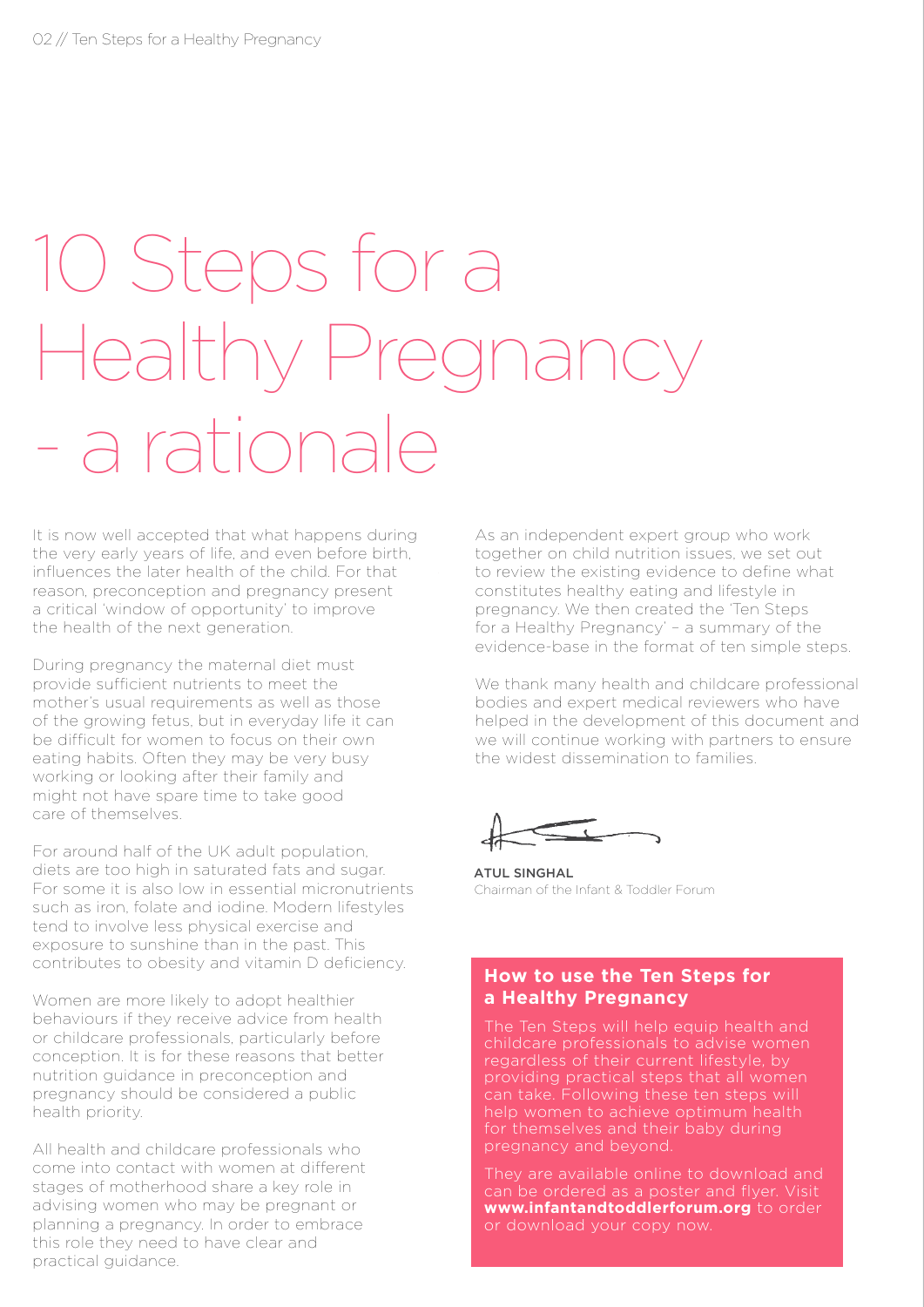# Take a daily supplement 1

### of 10µg vitamin D throughout pregnancy and 400µg folic acid up until at least the 12th week of pregnancy. Some women will be prescribed 5mg folic acid per day instead of 400µg

All but two nutrients - **folate/folic acid** and **vitamin D** - can be consumed in sufficient quantities by eating a wellbalanced, nutritious diet based on the five food groups in the Eatwell Plate. Dietary supplements of both folic acid and vitamin D are recommended during pregnancy by the National Institute for Health and Care Excellence (NICE) and the Scientific Advisory Committee on Nutrition (SACN).<sup>1,2,3,4</sup>

Some pregnant women are entitled to free vitamin tablets containing both these vitamins under the Healthy Start scheme (**www.healthystart.nhs.uk**). For other women there are several over-the-counter supplements suitable for pregnancy that contain both these vitamins, with or without a wider range of other nutrients. Foods fortified with these nutrients are available as an alternative supplement. As they provide additional energy (calories) they need to be part of the meals and snacks consumed.

### Vitamin D

Supplementary vitamin D of 10µg per day is recommended throughout pregnancy and breastfeeding.<sup>1</sup> Maternal vitamin D deficiency increases the risk of vitamin D deficiency in the infant. Severe vitamin D deficiency in infants can cause hypocalcaemic seizures and cardiomyopathy in very young infants and rickets in older infants and toddlers.<sup>5</sup> Deficiency also affects growth and development and one study reported lower bone density at nine years.<sup>6</sup>

The latest National Diet and Nutrition survey reported that, depending on the season, 10 to 40 per cent of women of child bearing age had low vitamin D status, particularly in late winter and

early spring.<sup>7</sup> Non-caucasian pregnant women with darker skins are even more likely to have low levels of vitamin  $D^8$ 

Increasing sun exposure on skin during the UK summer months – April to September – will increase vitamin D levels and stores. However, current lifestyles, use of sunscreen and modes of dress do not allow adequate vitamin D synthesis in all women. Oily fish is the only good dietary source of vitamin D, as the only other food sources (eggs, meat and some fortified foods) provide very small amounts.

### Folic acid

Supplementary folic acid is needed prior to conception and up until 12 weeks gestation to lower the infant's risk of neural tube defects such as spina bifida.<sup>9</sup> Low folate status in pregnant adolescents has also been found to increase the risk of having a small for gestational age baby.<sup>10</sup>

The Department of Health and NICE recommend a daily supplement of 400µg of folic acid to women preconceptually and until the 12th week of pregnancy. A higher dose of 5mg per day is prescribed for women whose infants are at higher risk of neural tube defects and these include mothers who:2

- have a neural tube defect or have a family history of neural tube defects
- have a partner who has a neural tube defect or has a family history of neural tube defects
- have had a previous baby with a neural tube defect
- have diabetes
- are obese



of vitamin D is recommended per day 10µg

### 400µg

of folic acid is recommended per day until the 12th week of pregnancy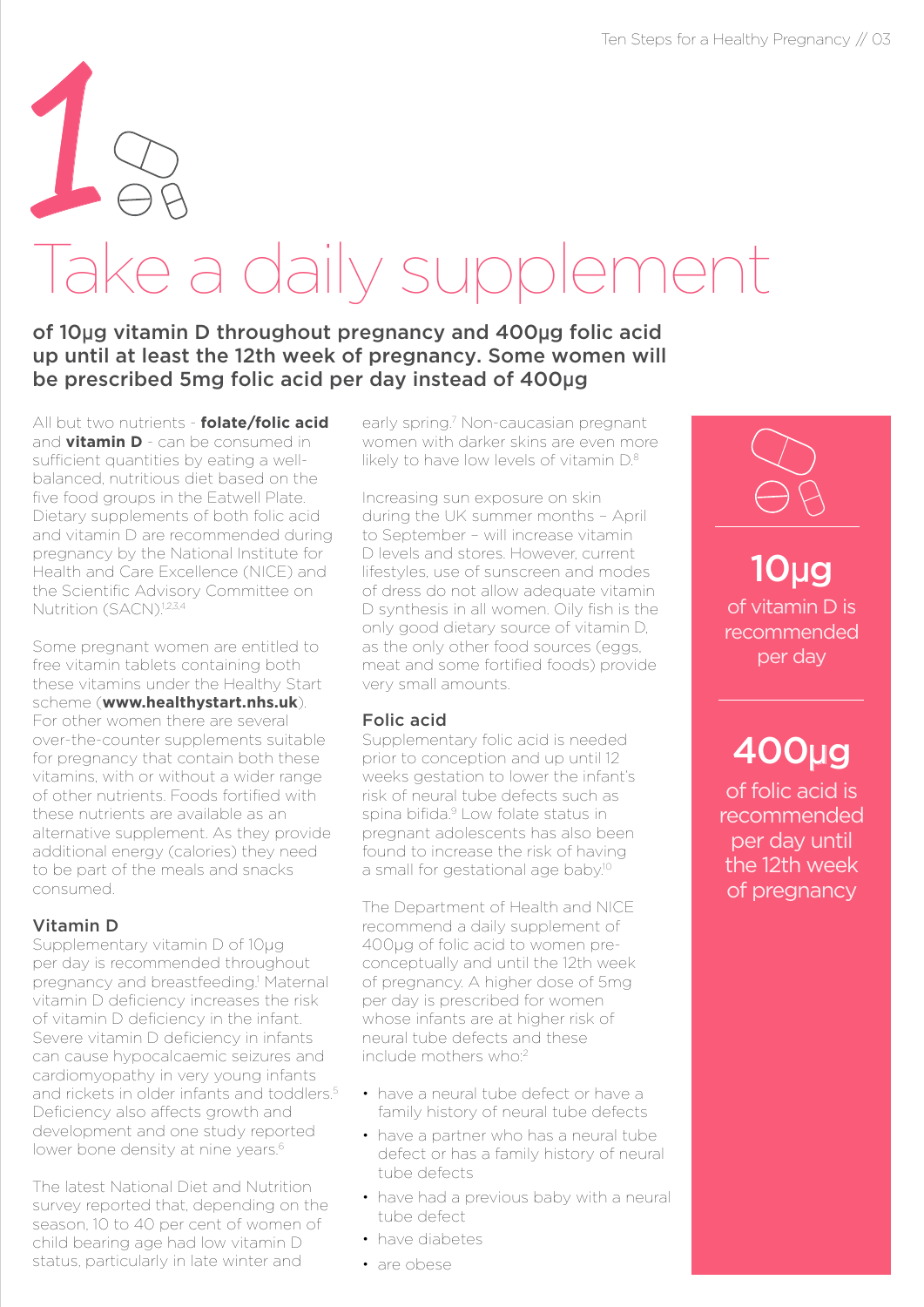

## Keep physically active

### throughout pregnancy, aiming for at least 30 minutes of moderate intensity activity on 5 or more days per week

Physical activity during pregnancy maintains fitness and may help prevent excess gestational weight gain<sup>11</sup> and the development of gestational diabetes.<sup>12,13</sup>

UK guidance on physical activity for adults is:14

- $\cdot$  at least 2  $\frac{1}{2}$  hours of moderate intensity aerobic activity such as cycling, swimming, gardening, dancing or fast walking every week and
- muscle-strengthening activities on 2 or more days a week that work all major muscle groups (legs, hips, back, abdomen, chest, shoulders and arms). Examples include yoga, pilates or carrying shopping home.

This guidance also applies to healthy pregnant women who should aim to do this for as long as is comfortable. Those who did not exercise before pregnancy can slowly build up to this level.

Women who are usually more active than this can maintain their level of activity during pregnancy as long as they continue to find the activity level comfortable.<sup>15</sup> During pregnancy women are likely to become fatigued more quickly.





moderate intensity activity per week 2.5 hrs

#### NICE recommends:3

Pregnant women should be informed that beginning or continuing a moderate course of exercise during pregnancy is not associated with adverse outcomes. Pregnant women should be informed of the potential dangers of certain activities during pregnancy, for example, contact sports, high-impact sports and vigorous racquet sports that may involve the risk of abdominal trauma, falls or excessive joint stress, and scuba diving, which may result in fetal birth defects and fetal decompression disease.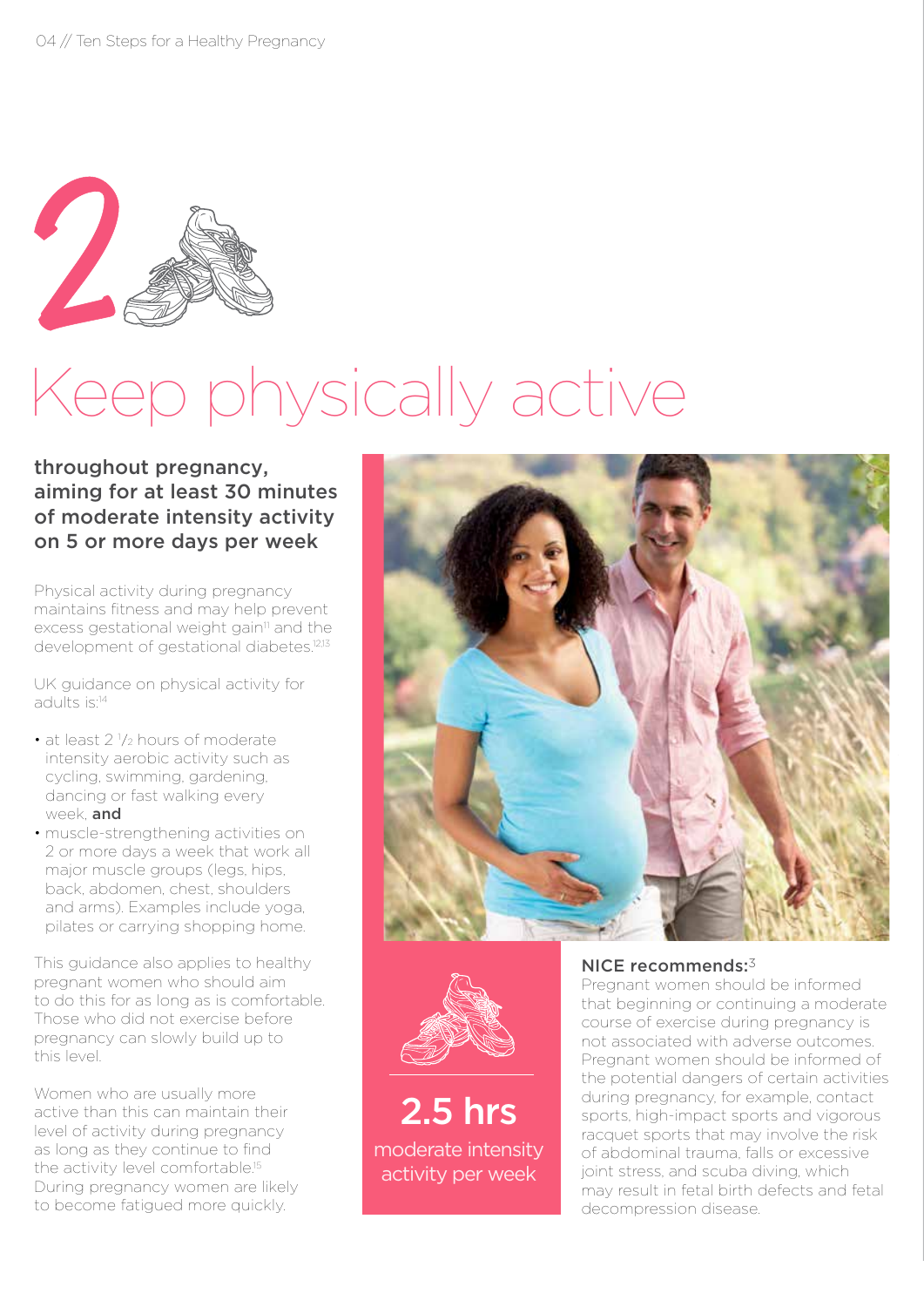

\* BMI = weight in kg divided by the square of height in metres

weight in kg

(height in m)2

 $BMI =$ 

### A healthy weight gain

during pregnancy depends on your pre-pregnancy weight and height. Expect to gain only 1-4 pounds (0.5-2kg) in the first trimester and the rest over the second and third trimesters

Excess or inadequate weight gain during pregnancy are associated with poor health outcomes for both mother and infant. Being overweight before pregnancy, or excess gestational weight gain, increases the risk of gestational diabetes, pre-eclampsia, caesarean section, macrosomia and stillbirth.<sup>11,16</sup> They are also associated with maternal postpartum weight retention in the short, intermediate, and long term<sup>17</sup> as well as with future development of obesity in children.18 Glucose tolerance tests (GTT) are offered to women at increased risk of developing gestational diabetes, at around 28 weeks gestation.

Gaining too little weight during pregnancy in women of normal weight and those who are underweight, can result in infants being born with a low birth weight, which is associated with short and long-term health problems in the child.16

There are currently no UK evidence-based recommendations on appropriate weight gain during pregnancy but the American Institute of Medicine (IOM) recommends:19

| <b>Pre-pregnancy</b><br>weight       | <b>Appropriate weight gain</b><br>during pregnancy |             |
|--------------------------------------|----------------------------------------------------|-------------|
|                                      | pounds                                             | kg          |
| Normal weight<br>$*$ BMI = 18.5-24.9 | $25 - 35$                                          | $11.5 - 16$ |
| Overweight<br>$*$ BMI = 25-29.9      | $15 - 25$                                          | $7 - 11.5$  |
| Obese<br>*BMI greater than 30        | $11 - 20$                                          | $5 - 9$     |
| Underweight<br>*BMI less than 18.5   | $28 - 40$                                          | $12.5 - 18$ |

Normally 0.5-2kg of weight is gained during the first trimester of pregnancy and the remainder of the recommended weight gain is expected during the second and third trimesters.

Although the IOM recommendations are based on observational data and some critics argue they may not suit all ethnic groups,<sup>20</sup> women who gain weight within the IOM ranges are more likely to have better maternal and infant outcomes than those who gain more or less weight.<sup>17,21,22</sup>

Guidance on appropriate gestational weight gain and weight monitoring during pregnancy is not standard policy in the UK but studies have shown it to be feasible and well accepted.<sup>23</sup> If introduced it could help prevent the poor health outcomes of excess gestational weight gain, particularly in those mothers who are overweight and obese.<sup>11</sup> In England in 2013 around 19 per cent of women of childbearing age were classed as obese and a further 29 per cent classed as overweight and would have been so at the start of a pregnancy.<sup>24</sup> NICE recommends that maternal obesity is best tackled before women become pregnant and a pregnant woman with a BMI over 30kg/ m<sup>2</sup> should be referred to a dietitian for assessment and advice on healthy eating and exercise.<sup>2</sup> In some areas of the NHS overweight and obese pregnant women are being offered support through intensive healthy lifestyle programmes which have limited gestational weight gain and resulted in positive outcomes.21 A Cochrane review showed similar outcomes<sup>11</sup> but two recent large randomised control trials only reported very modest overall outcomes.25,26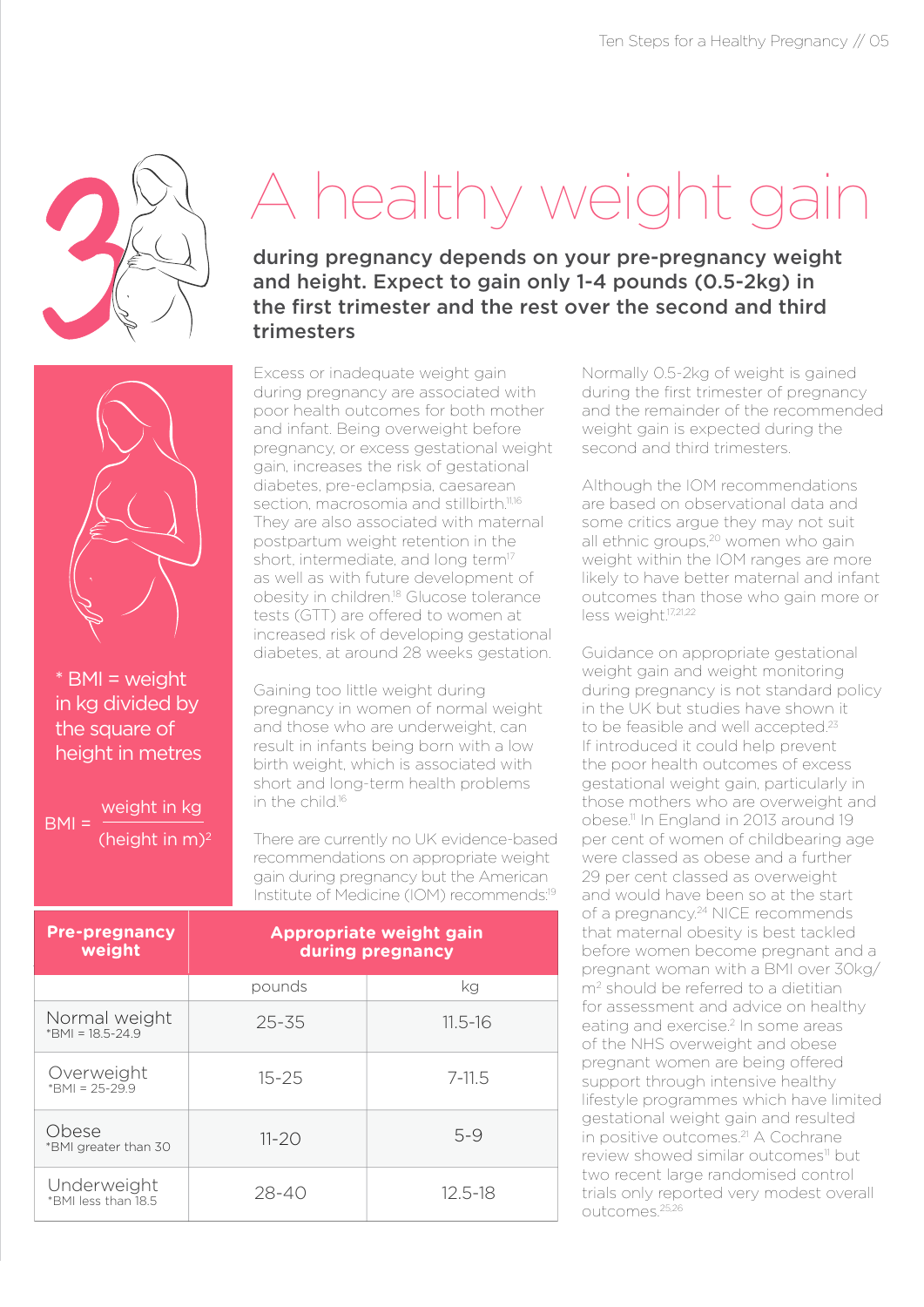### Choose nutritious foods, not extra food

### Extra energy (e.g. half a sandwich each day) is only needed during the last trimester

Requirements for some micronutrients are higher during pregnancy than for non-pregnant women, but extra energy from food is not needed during the first two trimesters.

Energy requirements depend on a woman's size, weight and activity levels. If a woman had a BMI within the normal range (18.5-25 $kg/m^2$ ) and was maintaining her weight before pregnancy then her energy requirement during the first and second trimesters of pregnancy will remain about the same as before pregnancy. She should continue to eat the same size meals as she did before pregnancy and definitely not increase her food intake and 'eat for two'. This is because changes in metabolic rate and a reduction in physical activity during the first two trimesters accommodate the small amount of extra energy to support the growth of the fetus and to enable fat to be deposited in the mother's body for use during lactation. The Department of Health recommends an extra 200 kcals per day from food for the final three months only.<sup>1</sup>

#### Examples of food providing 200 kcals include:

- two slices of buttered bread
- a bowl of wholegrain breakfast cereal with milk
- a bowl of lentil and tomato soup and a bread roll
- $\cdot$   $\frac{1}{2}$  chicken and salad sandwich

A balanced diet with the recommended supplementation of vitamin D and folic acid will reduce the risk of nutrient deficiency and the associated poor health outcomes. However, most UK women of child bearing age would need to choose more nutritious food to meet the recommendations of higher intakes of key micronutrients during pregnancy. These are: thiamine, riboflavin, folate, vitamins A, C and D, calcium, phosphorus, magnesium, zinc, copper, selenium, iodine.<sup>27,28</sup> and the essential omega 3 fatty acids.29

The UK National Diet and Nutrition Survey reports that some UK women of childbearing age do not consume enough vitamins A and D, riboflavin, folate, iron, iodine, calcium, magnesium, potassium, zinc, and selenium to meet the recommendations<sup>7</sup> and therefore do not meet the higher recommendations for pregnancy.

Additionally, blood samples from the same survey showed that about 10 per cent of women are anaemic.



The Department of Health recommends an extra 200 kcals per day for the final three months only

### Percentage of girls and women with low blood levels indicating iron deficiency anaemia<sup>7</sup>

| <b>Nutrient</b>             | <b>Women</b><br>19-64 years | <b>Teenage girls</b><br><b>11-18 years</b> |
|-----------------------------|-----------------------------|--------------------------------------------|
| Haemoglobin<br>below 120g/L | 9.9%                        | 74%                                        |
| Ferritin<br>below 15 µg/L   | 15.5%                       | 27.5%                                      |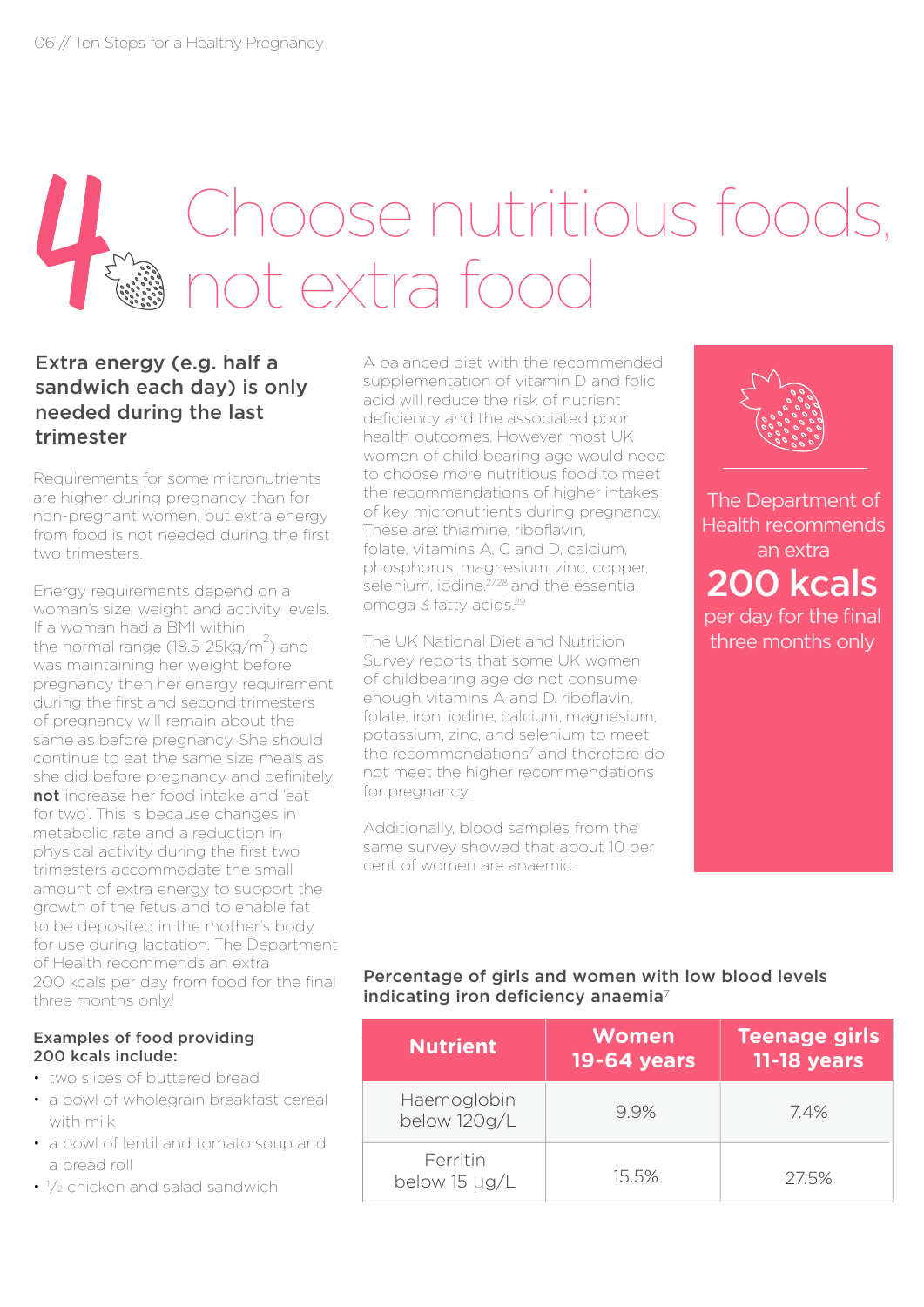| <b>Combine foods</b><br>from all 5 food<br>groups                | Balance your diet<br>Base each meal on wholegrain<br>starchy foods such as bread,<br>rice, potatoes, pasta or<br>breakfast cereals and include:<br>• 3 servings of milk, hard cheese or<br>yogurt each day for calcium and<br>iodine<br>• at least 1 vegetable and 1 fruit in<br>both main meals and include fruit<br>(fresh, canned or dried rather than<br>juice) with breakfast<br>• meat, fish, eggs, nuts or pulses at<br>2-3 meals each day for iron<br>A nutritious diet during pregnancy is<br>based on a combination of foods from<br>all five food groups listed below, along<br>with recommendations for the number<br>of daily servings to ensure adequate<br>nutrient intake. | This combination will provide all<br>the nutrients required by pregnant<br>women except for vitamin D and<br>folate/folic acid which are required<br>as supplements as discussed in<br>step 1.<br><b>Recommended portion sizes</b><br>and sample menus can be found<br>in the Infant & Toddler Forum's<br>Healthy Eating in Pregnancy<br>Factsheet. <sup>30</sup> Some women may<br>find different routines helpful, such<br>as eating smaller meals often, to<br>address heartburn and nausea at<br>different stages in pregnancy.<br>Whole fruits are recommended<br>in preference to fruit juices, which<br>contain large amounts of the<br>sugar fructose. |
|------------------------------------------------------------------|--------------------------------------------------------------------------------------------------------------------------------------------------------------------------------------------------------------------------------------------------------------------------------------------------------------------------------------------------------------------------------------------------------------------------------------------------------------------------------------------------------------------------------------------------------------------------------------------------------------------------------------------------------------------------------------------|----------------------------------------------------------------------------------------------------------------------------------------------------------------------------------------------------------------------------------------------------------------------------------------------------------------------------------------------------------------------------------------------------------------------------------------------------------------------------------------------------------------------------------------------------------------------------------------------------------------------------------------------------------------|
| <b>Food Groups</b>                                               | <b>Recommendations</b>                                                                                                                                                                                                                                                                                                                                                                                                                                                                                                                                                                                                                                                                     |                                                                                                                                                                                                                                                                                                                                                                                                                                                                                                                                                                                                                                                                |
| 1. Bread, rice,<br>potatoes, pasta<br>and other<br>starchy foods | Base each meal and some snacks on these foods. Using wholegrain<br>varieties will increase fibre intake to address constipation in susceptible<br>women. Other starchy foods include breakfast cereals, crackers, crispbread,<br>quinoa, couscous, and flour based foods such as scones.                                                                                                                                                                                                                                                                                                                                                                                                   |                                                                                                                                                                                                                                                                                                                                                                                                                                                                                                                                                                                                                                                                |
| 2. Fruit and<br>vegetables                                       | Include one or more of these at each meal and aim for at least five<br>portions per day.                                                                                                                                                                                                                                                                                                                                                                                                                                                                                                                                                                                                   |                                                                                                                                                                                                                                                                                                                                                                                                                                                                                                                                                                                                                                                                |
| 3. Milk, cheese<br>and yoghurt                                   | Three portions of milk, cheese or yogurt per day where one serving is<br>200-250ml milk/yogurt or 30g cheese. Use low fat varieties if overweight<br>or obese prior to and during pregnancy.                                                                                                                                                                                                                                                                                                                                                                                                                                                                                               |                                                                                                                                                                                                                                                                                                                                                                                                                                                                                                                                                                                                                                                                |
| 4. Meat, fish,<br>eggs, nuts and<br>pulses                       | Two servings a day or three for vegetarians. Include two servings of fish<br>per week, at least one of which should be oily fish (e.g. salmon, mackerel,<br>trout, herring, sardines). Eat a food high in vitamin C at the same time as<br>eggs, nuts and pulses to enhance iron absorption from these foods.                                                                                                                                                                                                                                                                                                                                                                              |                                                                                                                                                                                                                                                                                                                                                                                                                                                                                                                                                                                                                                                                |
| 5. Foods high in<br>fat and/or sugar                             | Limit these to small quantities. These should not be eaten in place of the<br>other four food groups. Limit them to about two or three small portions per<br>day if overweight.                                                                                                                                                                                                                                                                                                                                                                                                                                                                                                            |                                                                                                                                                                                                                                                                                                                                                                                                                                                                                                                                                                                                                                                                |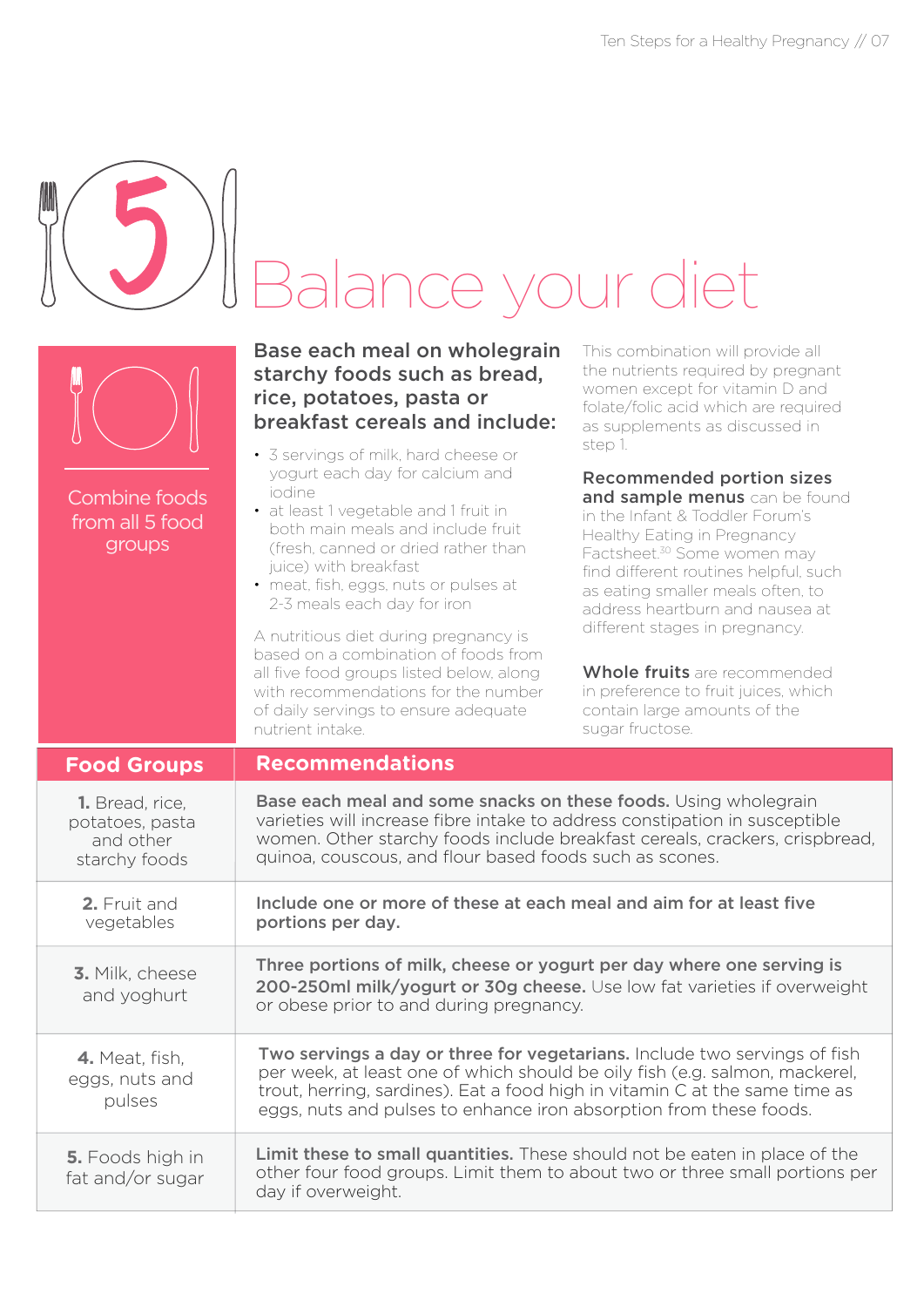**Iodine** in the UK diet comes mostly from cows' milk, cows' milk products and fish. Eggs provide small amounts. Non-dairy alternatives to milk such as milks based on soya, cereals or nuts contain only negligible amounts of iodine.

Women who do not eat fish and do not have three servings of cows' milk or cows' milk products such as, cheese or yogurt per day are unlikely to reach the WHO recommended intake of 250µg iodine per day.<sup>27, 31</sup> The UK reference nutrient intakes (RNI) for pregnant women of 140µg/day of iodine has not been reviewed for many years and is now considered to be too low.32 Between 10-22 per cent of girls and young women in the UK have daily iodine intakes below both these figures<sup>7</sup> and many meet the WHO definition of 'mild iodine deficiency'.<sup>33</sup> Maternal deficiency of iodine during pregnancy can damage a baby's brain development leading to permanent mental retardation.<sup>34</sup> Even minor levels of deficiency during pregnancy in the UK have been shown to reduce IQ levels in eight-year-old children.35

An over-the-counter supplement suitable for pregnant women providing 140-150mg/day is recommended for women who do not eat fish and have a low intake of dairy products.<sup>36</sup> Kelp and seaweed supplements should not be taken as these may contain very high levels of iodine which can cause thyroid problems.

#### Iron

Deficiency of this essential mineral can cause anaemia, tiredness and fatigue in the mother and increase the risk of low birth weight and anaemia in the baby.<sup>37</sup> Around 10 per cent of women of childbearing age have low haemoglobin levels, indicating iron deficiency,<sup>7</sup> however women should now be screened for low iron levels early in pregnancy. NICE recommends iron supplements for women with haemoglobin levels below 110g/l in the first trimester of pregnancy and below 105g/l at 28 weeks gestation.<sup>3</sup>

#### **Vegetarians**

Although many vegetarian women's diets are significantly better than those of non-vegetarian women, vegetarian mothers who are at particular risk of poor nutrition include:

- adolescents, who have decided to avoid meat and other animal foods without taking care to ensure alternative sources of the nutrients found in meat
- ethnic groups who are not able to access culturally familiar foods

Before and during pregnancy, vegetarian women need to plan their diets carefully to ensure adequate intakes of iron, iodine, omega 3 fats, riboflavin, calcium and vitamin  $B_{12}$ . They can do this by:

- eating three servings per day of milk, cheese or yogurt
- eating three servings of fish, eggs, nuts and pulses per day to increase their iron intake and including a food high in vitamin C such as citrus fruit, kiwi fruit, tomatoes, pepper or potato at the same meal or snack
- including two servings of fish per week, at least one of which should be oily fish\*

\* If fish is not eaten, a supplement suitable for pregnancy containing both omega 3 fats and iodine should be taken.<sup>30</sup> Foods fortified with these nutrients are available as an alternative supplement. As they provide additional energy (calories) they need to be part of the meals and snacks consumed.

### **Vegans**

Pregnant women who follow a vegan diet normally avoid all sources of animal foods including milk and milk products, eggs, meat and fish. They need to ensure that they consume sufficient:

- iodine by taking an over-the-counter supplement suitable for pregnancy providing 140-150µg per day (not kelp or seaweed supplements)
- $\cdot$  vitamin  $B_{12}$  from good sources such as fortified yeast extracts, fortified soya milk, fortified textured soya protein and fortified cereals. If these are not included in the diet a vitamin  $B_{12}$ supplement may be needed
- calcium from fortified soya milk each day or taking a calcium supplement
- iron from good sources such as nuts, pulses and fortified breakfast cereals at the same time as a food high in vitamin C
- omega 3 fats from walnuts and walnut or rapeseed oil on a daily basis or consider taking an omega 3 supplement

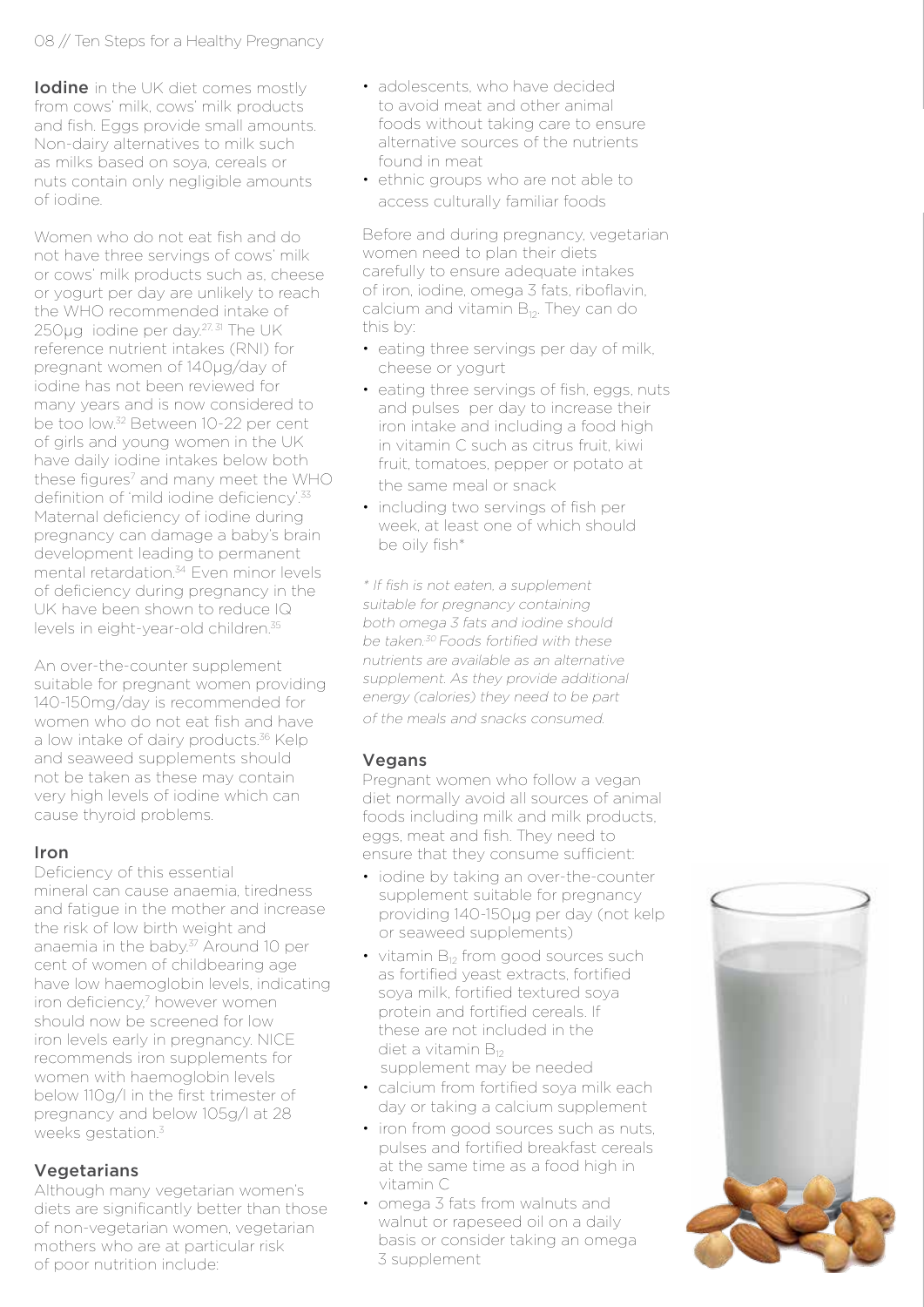

### Eat fish twice a week

with one or two servings as oily fish for omega 3 fats – if you don't eat fish take a daily supplement of 200mg DHA but avoid fish liver oil supplements

The omega 3 fatty acids docosahexaenoic acid (DHA) and eicosapentaenoic acid (EPA) are essential fatty acids that are critical for brain development and vision during fetal development.<sup>38</sup> They can be synthesised from other omega 3 fatty acids and are actively transported to the fetus across the placenta during the second half of gestation. Consuming these two fatty acids in their pre-formed state from fish and supplements may benefit fetal development.39

Fish considered safe to eat during pregnancy include thoroughly cooked shellfish and white fish such as cod, haddock and plaice. Sufficient amounts of omega 3 fats are provided when fish is eaten at least twice per week and one or two of these is oily fish such as salmon, mackerel, trout, herring, sardines.<sup>10</sup> To ensure an adequate intake in women who do not eat fish, several expert bodies such as the European Food Safety Authority recommend a supplement of 100-200mg DHA per day in addition to the 250mg EPA + DHA per day that is recommended for all adults<sup>29,40,41</sup>

Better health outcomes from eating fish rather than taking omega 3 supplements have been reported.42 Increasing intake of the omega 3 short chain fatty acid alpha linolenic acid (ALA) can be achieved by using walnut and rapeseed oils in food preparation. Olive and soya oils contain less omega 3. Use of oils with very low omega 3 and very high omega 6 content, such as sunflower, corn, cottonseed and safflower oils should be minimized<sup>39</sup>

Suggestions that omega 3 supplementation during pregnancy reduces the incidence of preterm birth, remain unsubstantiated<sup>43</sup>





Eat fish **TWICE** a week to ensure omega 3 fats

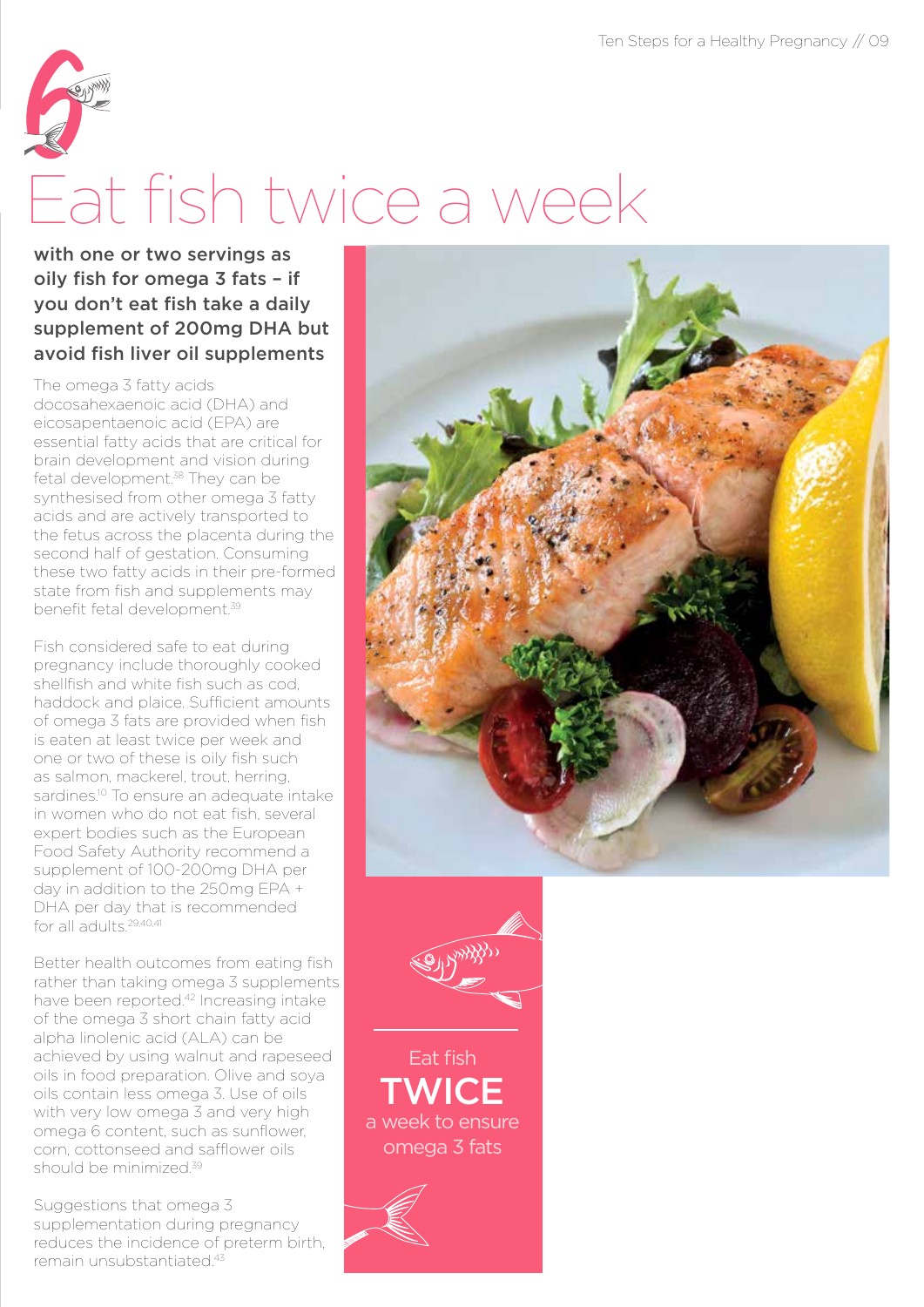## Choose nutritious snacks 7

### such as fruit, nuts, yogurt, a sandwich or toast rather than food or drink high in sugar or fat

To support the need for more nutrients during pregnancy, nutrient dense snacks are recommended in place of low nutrient density, high energy snacks such as crisps and similar packet snacks and chocolate bars. Recommended snacks include:

- Unsalted nuts with dried fruit
- Fresh fruit
- Vegetable sticks (e.g. carrot, cucumber, pepper, baby corn) and dips based on yogurt, cream cheese or hummus
- Wholegrain breakfast cereals with milk
- Cheese cubes and crackers or chapatti
- Sandwiches, bread rolls and pitta breads with fillings such as fish, egg, nut butters, cold meat along with salad or roasted vegetables
- French toast or toast with a range of spreads
- Slices of pizza with a plain dough base – not deep fried or pan fried
- Yogurt and fromage frais
- Crumpets, scones, currant buns, teacakes, scotch pancakes, fruit muffins
- Cakes and biscuits containing dried fruit, nuts or vegetables (e.g. fruit cake, carrot cake, date and walnut loaf)

Extra energy is only needed during the last trimester (e.g. an extra half a sandwich each day). Pregnant women should continue to eat the same size meals as before pregnancy and definitely not increase their food intake and 'eat for two'.





Nutrient dense snacks are recommended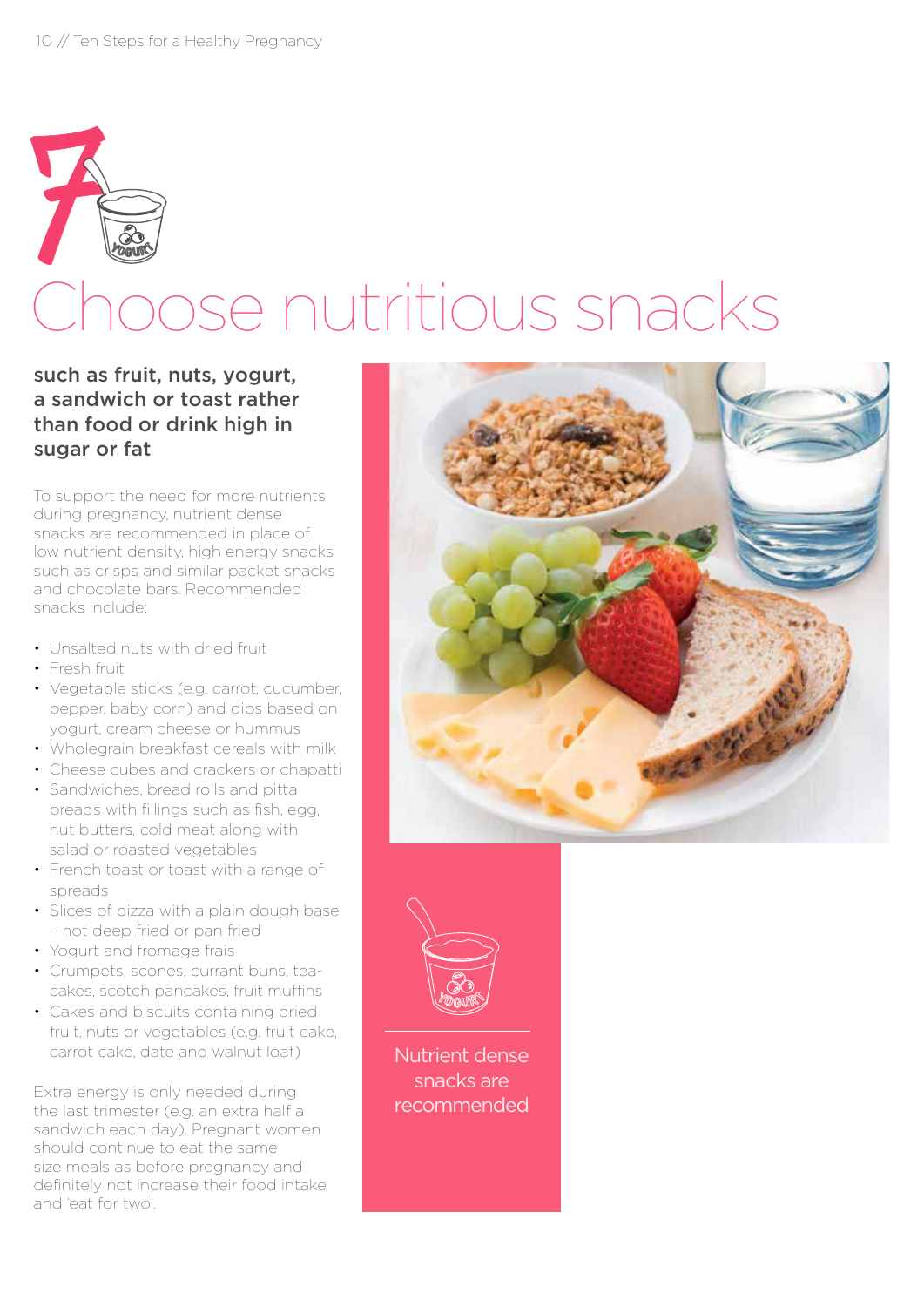

### ave about 6-8 drinks

(1½-2 litres) per day for good hydration - water is a good choice. Limit caffeine to 200mg per day (about 1 shot of espresso or 2 mugs of instant coffee or 2½ mugs of tea)

Good hydration is important for maintaining maternal plasma osmolality and amniotic fluid volume. Fluid intake through drinks totalling 1½-2 litres per day is part of a well-balanced diet. Water is the best choice but all fluid counts.

Drinks that need to be limited are:

- High sugar drinks such as sweet drinks and fruit juices as these provide excess energy from their high sugar load
- Caffeinated drinks A limit of 200mg caffeine per day is currently recommended because high levels of caffeine may raise the risk of miscarriage or low birth weights.44
- Herbal teas Little information is known about the effects of herbal teas on the fetus and as a precautionary measure NHS Choices suggest limiting these to a maximum of four cups per day.



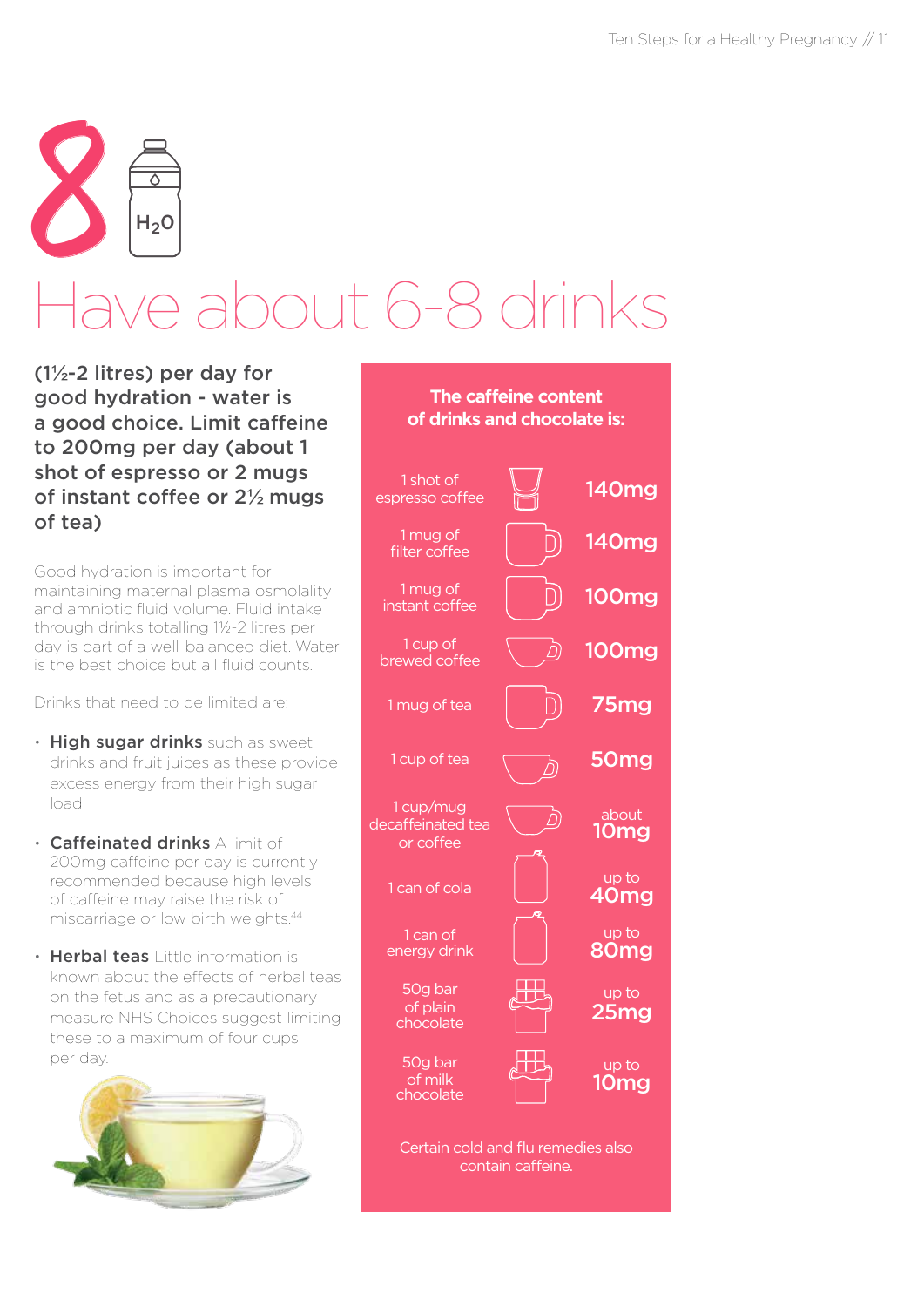

Thoroughly cook meat, fish and eggs; wash all soil from vegetables and fruit and avoid vitamin A supplements, liver, liver pate, unpasteurised dairy products, soft and blue cheeses, swordfish, marlin and shark; limit tinned tuna to 4 small servings per week

Extra care with food hygiene needs to be taken during pregnancy because certain food-borne illnesses can cause miscarriage, stillbirth, and abnormalities in the developing fetus or severe illness in the newborn. These are:

| ۲ |
|---|
|   |

Take extra care with food safety

### Precautions to take

- Avoid pâté and unpasteurised milk products
- Only eat soft cheeses if they have been cooked (e.g. blue-veined cheeses and soft cheeses with a white rind)
- Wash vegetables and salad thoroughly to remove any soil or dirt
- Only buy unwrapped foods (e.g. cooked meats and prepared salads) where scrupulous food handling guidelines have been followed as these foods can easily become contaminated
- Heat ready meals to piping hot right through; heat once only and discard the leftovers
- Cook eggs so that both the white and yolk are solid
- Thoroughly cook all meat
- Defrost poultry in the fridge and cook until piping hot right through
- Only buy raw shellfish (e.g. prawns, cockles and mussels) if they are packaged and stamped with a use-by date and cook them thoroughly
- Wash hands after handling raw meat, fish or shellfish
- Wash hands after touching cats
- Wear rubber gloves when emptying cat litter trays
- Wear gloves while gardening
- Don't help with lambing or milking ewes that have recently given birth

| <b>Food-borne</b><br><b>illness</b>                                                                                              | <b>Foods/materials to avoid</b>                                                                                                                                                                                                                                                             |
|----------------------------------------------------------------------------------------------------------------------------------|---------------------------------------------------------------------------------------------------------------------------------------------------------------------------------------------------------------------------------------------------------------------------------------------|
| Listeriosis<br>A flu-like illness<br>caused by the<br>bacteria, listeria<br>monocytogenes                                        | Pâté: meat, fish or vegetable unless tinned<br>or pasteurised<br>Mould ripened soft cheese (e.g. brie,<br>camembert, blue-veined cheese)<br>Unpasteurised milk and milk products<br>Ready meals especially those containing<br>chicken that are not heated thoroughly<br>before consumption |
| Salmonella<br>A bacteria which<br>is the major cause<br>of food poisoning<br>in the UK                                           | Raw or partially cooked eggs and<br>foods containing them such as<br>mayonnaise and mousse<br>Undercooked poultry and other meat                                                                                                                                                            |
| <b>Toxoplasmosis</b><br>A disease caused<br>by the parasite<br>toxoplasma<br>gondii found<br>in raw meat, soil<br>and cat faeces | Raw or undercooked meat<br>Unpasteurised milk and milk products<br>Soil<br>Cat litter trays                                                                                                                                                                                                 |
| Campylobacter<br>A bacteria that<br>commonly causes<br>food poisoning in<br>the UK                                               | Undercooked poultry<br>Unpasteurised milk and milk products<br>Untreated water<br>Soil<br>Domestic pets                                                                                                                                                                                     |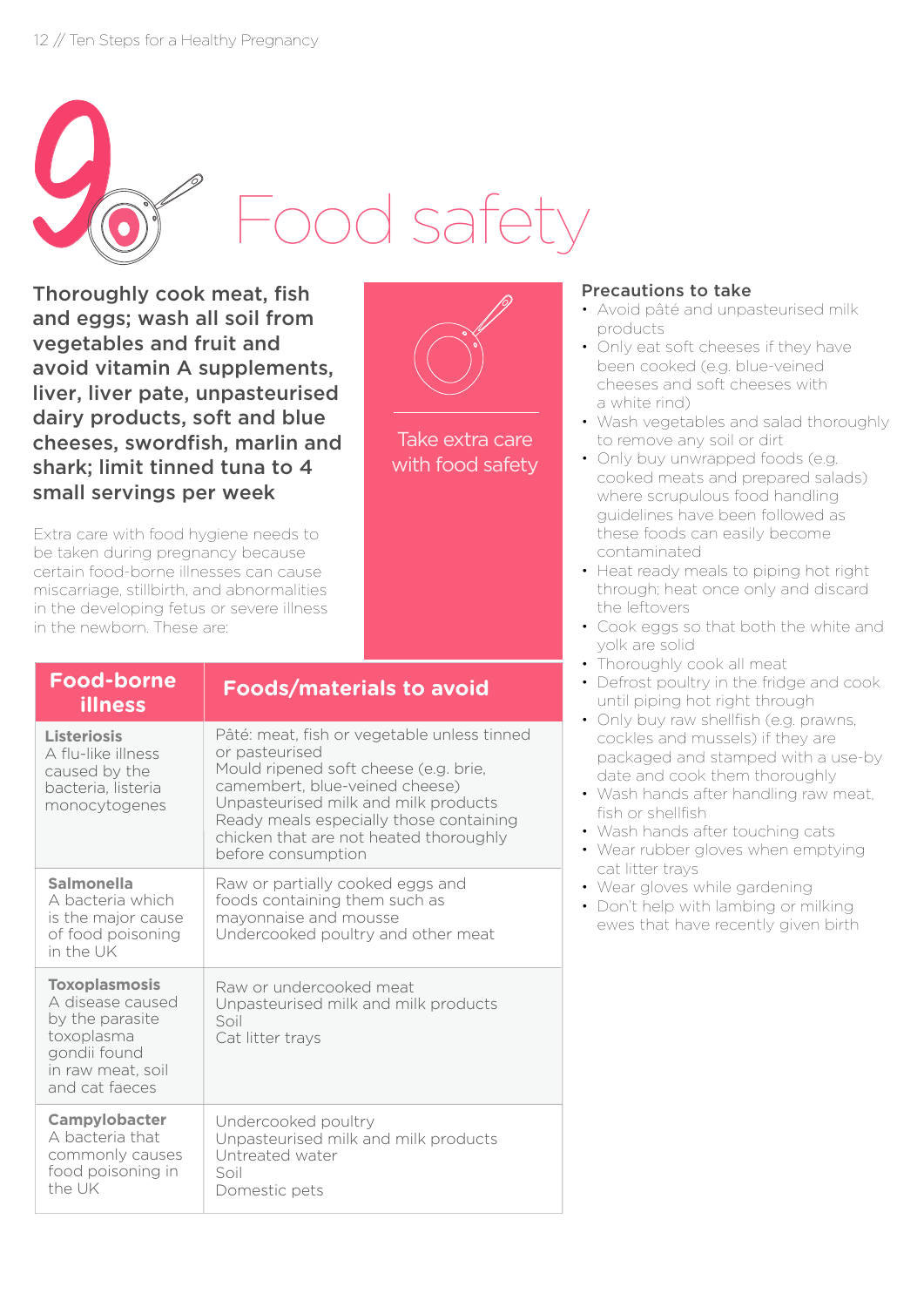### Food safety continued...

### Vitamin A

There are two dietary forms of vitamin A:

- retinol from animal sources (e.g. whole and semi-skimmed milk products)
- carotenoids from plant sources – particularly brightly coloured vegetables and fruit

Both forms are found in a healthy balanced diet and are important during pregnancy. However, high doses of retinol are associated with teratogenesis (malformations in the fetus).45 To avoid high doses of retinol, pregnant women should eat a balanced diet but avoid:

- vitamin supplements containing retinol
- cod liver oil supplements and other fish oil supplements containing vitamin A
- liver and liver products such as liver pâté, as liver contains very high amounts of retinol

**Oily fish** should be eaten once or twice per week because this is a good source of omega 3 fats and iodine for both mother and her fetus. It should be limited to two servings per week because some of these fish contain dioxins and PCBs (polychlorinated biphenyls) that might affect the nervous systems of the fetus.46

### Swordfish, marlin and shark should

be avoided due to possible high mercury  $|\rho_V\rho|$ s. 46

For the same reason **tuna** should be limited to four medium sized cans a week (with a drained weight of about 140g per can) or fresh tuna to two steaks (weighing about 140g when cooked or 170g raw).46

#### Foods considered safe to eat during pregnancy include:

- Cooked shellfish, including prawns that are part of a hot meal and have been cooked thoroughly
- Live or bio yogurt
- Probiotic drinks
- Fromage frais
- Crème fraîche
- Soured cream
- Spicy food
- Mayonnaise, ice cream and salad dressing made with pasteurised egg. Home-made versions may contain raw eggs and must be avoided
- Honey may be eaten during pregnancy, but is not suitable for infants until over 12 months of age
- Pasteurised cheeses including:
	- o hard cheese, such as cheddar and parmesan
	- o feta
	- o ricotta
	- o mascarpone
	- o cream cheese
	- o mozzarella
	- o cottage cheese
	- o paneer
	- o halloumi
	- o processed cheese, such as cheese spreads

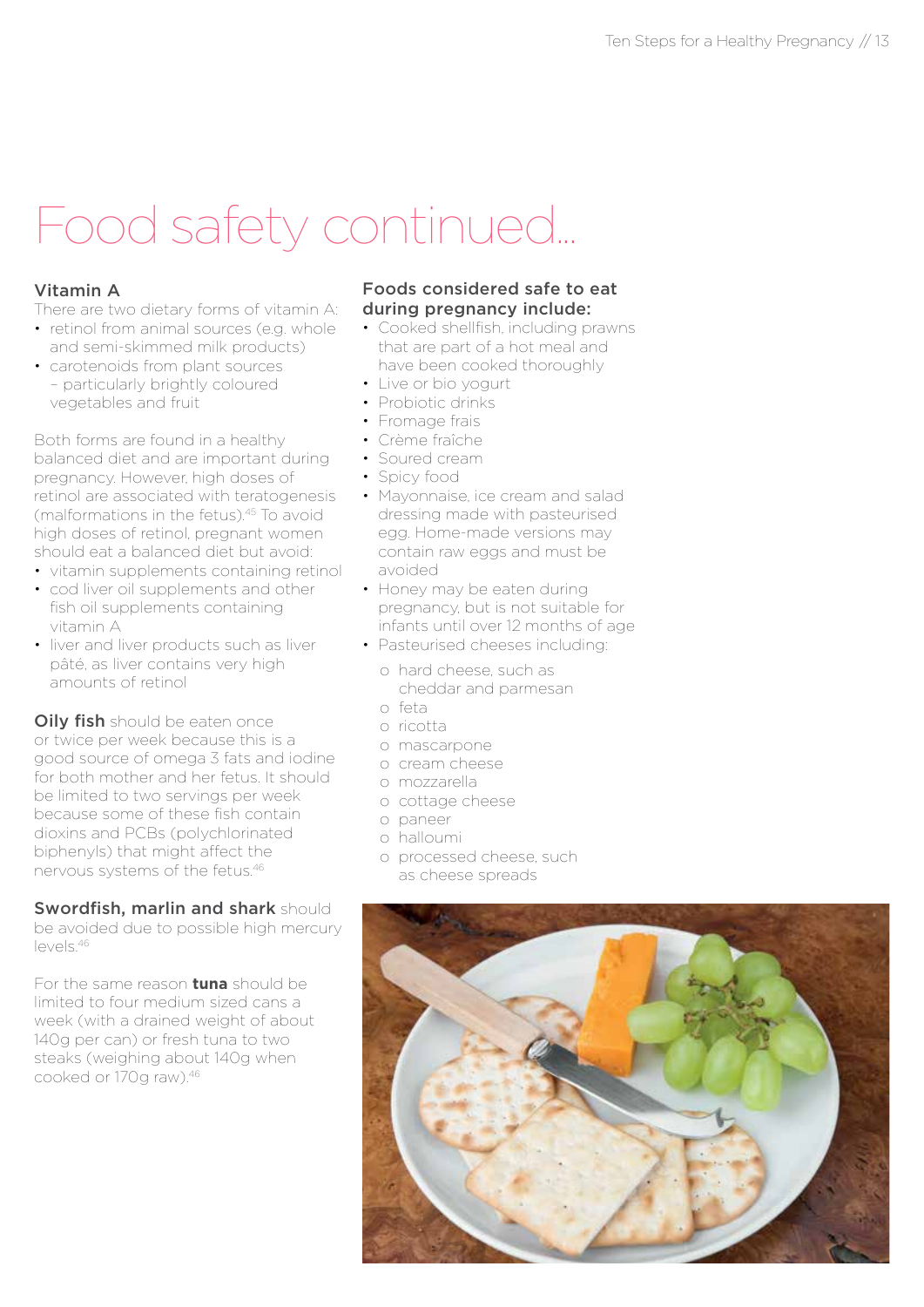

### to stop smoking or misusing drugs or medication and avoid alcohol

**Smoking** during pregnancy increases the risk of miscarriage, stillbirth, premature birth, and sudden infant death syndrome.<sup>47</sup>

### Using recreational drugs and/ or misusing medication during pregnancy is associated with damage

to the fetus and neonatal abstinence syndrome (NAS).48

#### The safest approach in pregnancy is not to drink alcohol at all, as recommended by the Chief Medical Officer's guidelines.<sup>49</sup> Alcohol in a mother's blood stream crosses the placenta into the blood stream of a fetus and results in nearly equal concentrations

The evidence strongly supports avoidance of alcohol during the first trimester of pregnancy, as two units of alcohol per week during this trimester increases the risk of premature birth, and those drinking two or more units also have an increased risk of having a baby with a lower birth weight.<sup>50</sup>

in the mother and fetus.

Excess alcohol consumption during pregnancy (over 10 units per day) leads to fetal alcohol syndrome which includes diminished fetal growth, with intrauterine growth restriction and low birth weight babies who are often born with morphological abnormalities and impairment of the central nervous system leading to delayed neurodevelopment.51

Evidence of any harm from small amounts of alcohol during the

second and third trimesters is weak. NICE recommends that:3 'If women choose to drink alcohol during pregnancy they should be advised to drink no more than one to two UK units once or twice a week (one unit equals half a pint of ordinary strength lager or beer, or one shot [25 ml] of spirits). Although there is uncertainty regarding a safe level of alcohol consumption in pregnancy, at this low level there is no evidence of harm to the unborn baby. Women should be informed that getting drunk or binge drinking during pregnancy (defined as more than five standard drinks or 7.5 UK units on a single occasion) may be harmful to the unborn baby.'

Alcohol has a detrimental effect on the absorption and use of folate thus compounding the problem in women who do not take folic acid supplements.<sup>52</sup>

| <b>Units of</b><br>alcohol | <b>Alcoholic drinks</b>                                                                                                                                            |  |
|----------------------------|--------------------------------------------------------------------------------------------------------------------------------------------------------------------|--|
|                            | • Half a pint of ordinary strength beer, lager<br>or cider (3.5% alcohol by volume (ABV))<br>• 125ml glass of wine (9% ABV)<br>• 25ml measure of spirits (40% ABV) |  |
| 1.5                        | • 125ml glass of wine (11% or 12% ABV)<br>• One bottle of alcopops                                                                                                 |  |
|                            | • 175ml glass of wine (11% or 12% ABV)                                                                                                                             |  |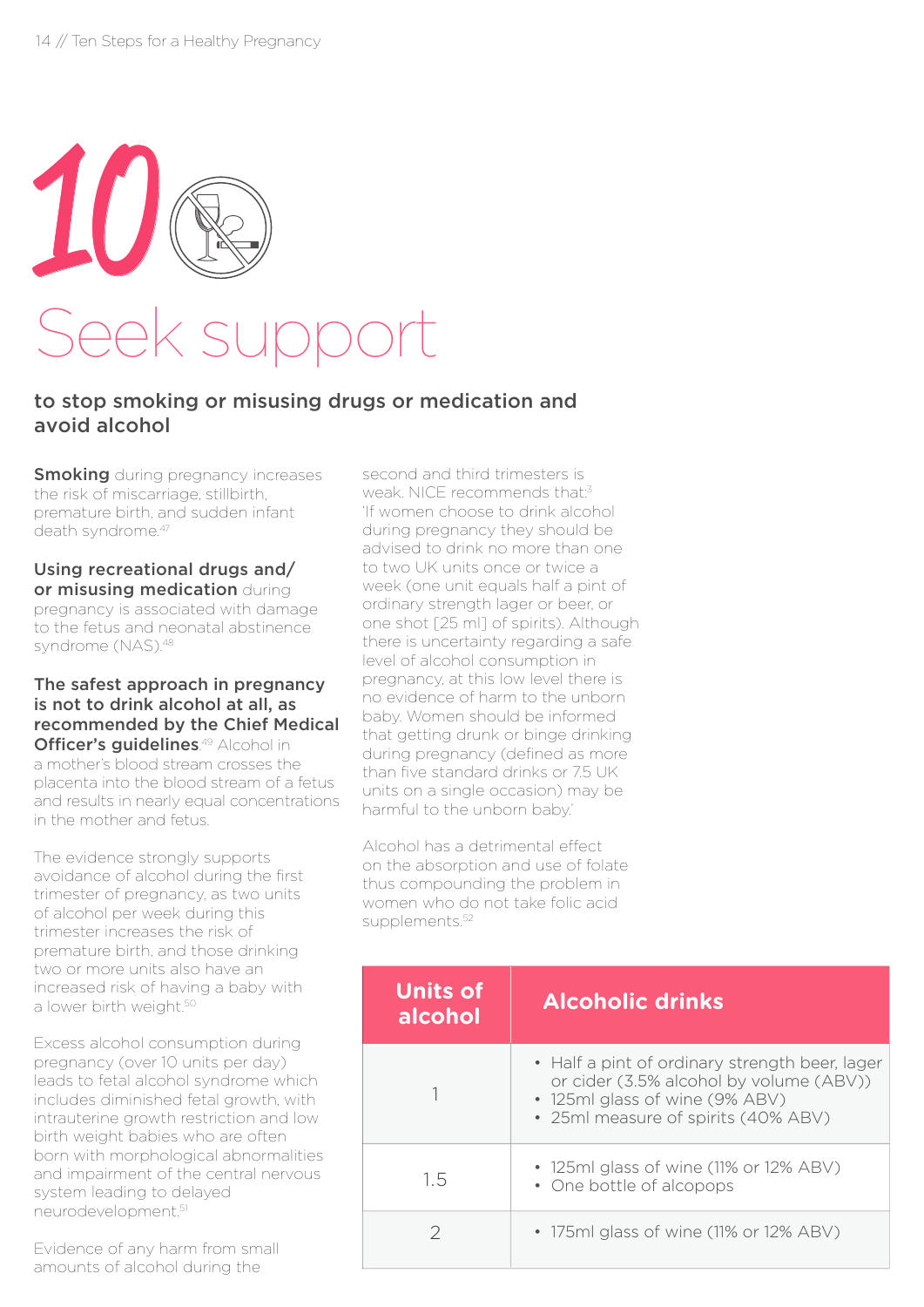The Forum would like to thank the many health and childcare professional bodies and expert medical reviewers who have helped in the development of this document.

**. Dipti Aistrop**

#### **. Dr Sarah Bath**

**. Dr Susan Battersby**

**. Lisa Cooke**

**. Dr Robert Coombs**

**. Dr Catherine Hankey**

**. Dr Gill Harris** Senior Lecturer in Applied Developmental **. Prof Simon Langley-Evans** of Science, University of Nottingham

**. Sarah Manuel** Association for Nutrition

**. Dr Rosan Meyer** Principal Paediatric Research Dietitian, Great Ormond Street Hospital

**. Judy More** Child-nutrition.co.uk Ltd, London

**. Tam Fry**

**. Gill Perks**

**. Melanie Pilcher** Learning Alliance

**. Prof Margaret Rayman** Department of Nutritional Sciences,

**. Prof Rebecca Reynolds**

for Cardiovascular Science, University of Edinburgh

**. Prof Atul Singhal**

**. Sara Stanner** Science Director, British Nutrition Foundation

**. Carolyn Taylor**

**. Alison Wall** Health Adviser

### The following organisations have pledged their support:





### Additional Resources:

**Tommys**  www.tommys.org

www.diabetes.org.uk/gestational

Association fo **NUTRITI** 

**Diabetes UK**

life. 2011.

### References:

1 Department of Health. Dietary Reference Values for Food Energy and Nutrients for the UK. Report No 41. Report of the Panel on Dietary Reference Values of the Committee on Medical Aspects of Food Policy. HMSO, London. 1991.

2 National Institute for Health and Care Excellence. Public Health Guidance 11. Improving the nutrition of pregnant and breastfeeding mothers and children in low income households. 2008.

3 National Institute for Health and Care Excellence. Clinical Guidance 62. Antenatal care. 2008.

4 Scientific Advisory Committee on Nutrition. The influence of maternal, fetal and child nutrition

on the development of chronic disease in later

5 Mulligan ML, Felton SK, Riek AE, Bernal-Mizrachi C. Implications of vitamin D deficiency in pregnancy and lactation. Am J Obstet Gynecol. 2010 May; 202(5): 429.e1–429.e9.

6 Javaid MK, Crozier SR, Harvey NC, Gale CR, Dennison EM, Boucher BJ et al. Maternal vitamin D status during pregnancy and childhood bone mass at age 9 years: a longitudinal study. Lancet. 2006;367, 36-43.

7 National Diet and Nutrition Survey: Results from Years 1-4 (combined) of the Rolling Programme (2008/2009 – 2011/12) Executive summary. 2014.

8 Datta S, Alfaham M, Davies DP, Dunstan F, Woodhead S, Evans J et al. Vitamin D deficiency in pregnant women from a non-European ethnic minority population--an interventional study. BJOG. 2002;109:905-08

9 Milunsky A, Jick H, Jick SS, Bruell CL, MacLaughlin DS, Rothman KJ, et al. Multivitamin/ folic acid supplementation in early pregnancy reduces the prevalence of neural tube defects. JAMA. 1989;262(20):2847-52